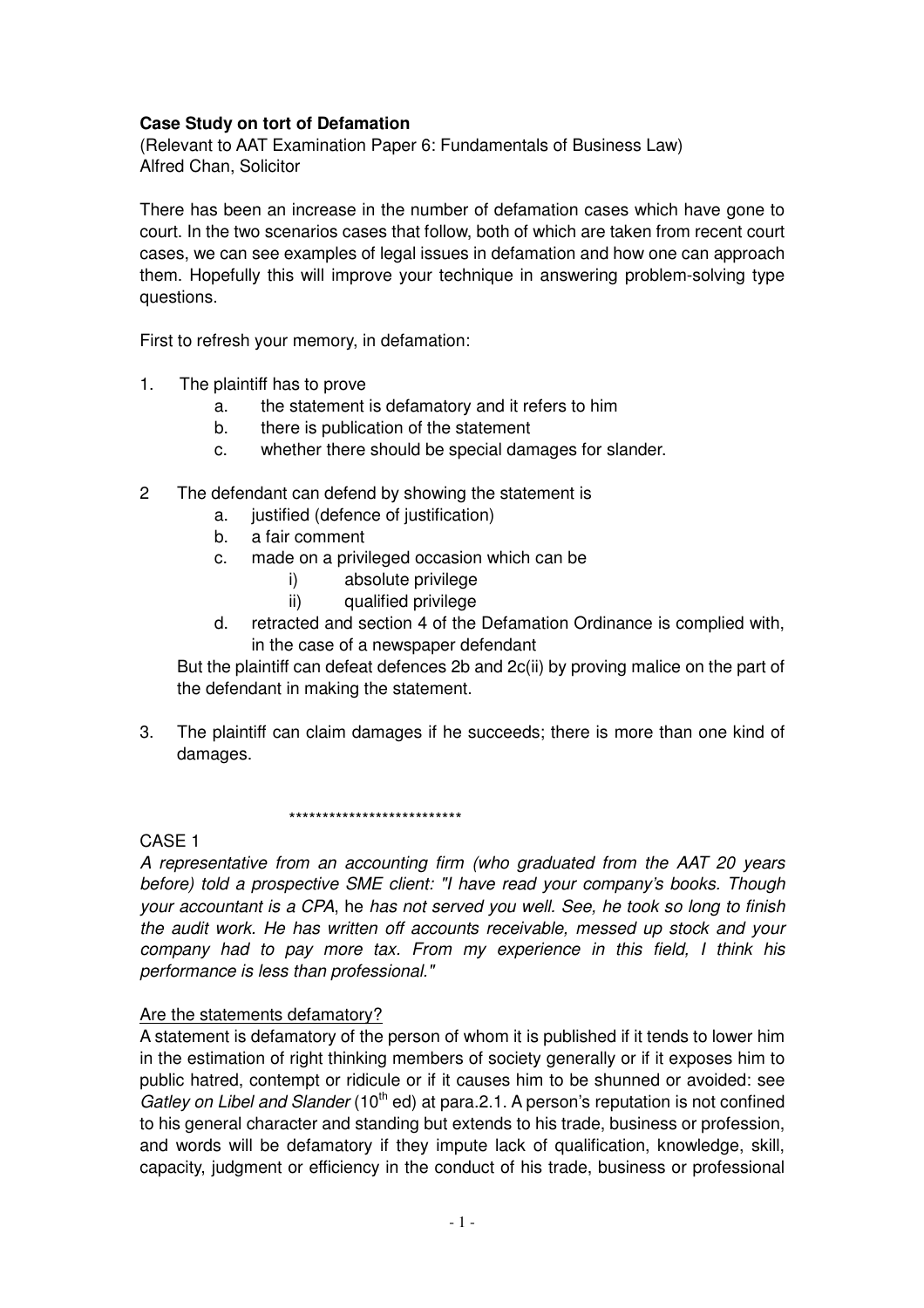#### activity.

### Need to prove damage

Generally a slander case has to prove special damage. There is an exception in section 23 of the Defamation Ordinance:

"In an action for slander in respect of words calculated to disparage the plaintiff in any office, profession, calling, trade or business held or carried on by him at the time of the publication, it shall not be necessary to allege or prove special damage, whether or not the words are spoken of the plaintiff in the way of his office, profession, calling, trade or business."

This may save the CPA from proving special damage.

### Is any defence available?

The fair comment defence is not available here. Check your book or notes to see why. If the case appears in examination you should explain it briefly.

Qualified privilege may be relevant here. There are two types of qualified privilege. In the first, the maker of the statement is under a legal, social or moral duty to make the statement and the recipient has a corresponding interest to receive it. In the second, the maker of the statement is acting pursuant to his interest and the recipient has a corresponding interest or duty in relating to the statement; or the maker is acting in a matter in which he has a common interest with the recipient.

In both cases, there must be reciprocity of interest. "Interest" is not construed in a technical sense here but in the broadest popular sense. This occurs when we say a man is interested in knowing a fact – not interested in it as a matter of gossip or curiosity, but as a matter of substance apart from its mere quality as news.

Do you think the circumstances the statements were made in fall into either type of qualified privilege? The answer is probably yes for the first type but it is arguable both ways for the second. You will have to explain further in your script.

#### Has there been any malice?

The rationale behind qualified privilege is that there are circumstances when there is a need, in the public interest, for a particular recipient to receive frank and uninhibited communication of particular information from a particular source. If a person's dominant motive is not to perform this duty or protect this interest, he is outside the ambit of that defence. He can however show to the court he genuinely believes (even if stubbornly) what he uttered. This would impact on what the court thinks his dominant motive was.

So you can see this is not an open and shut case as it first appears. You should form a view to the outcome and justify it by sufficient explanation.

(Note: in the fair comment defence there is a similar but not identical concept of malice.)

\*\*\*\*\*\*\*\*\*\*\*\*\*\*\*\*\*\*\*\*\*\*\*\*\*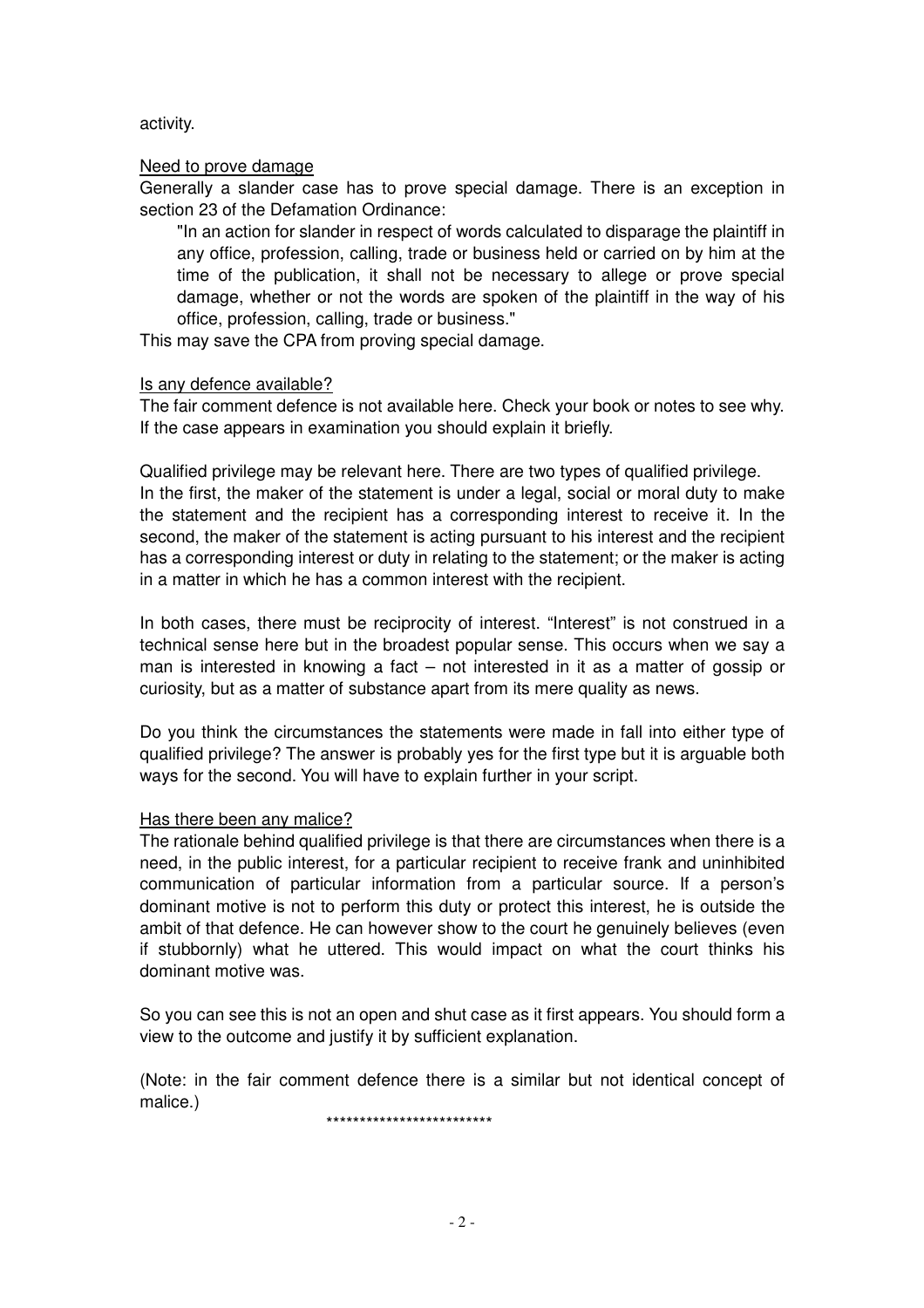# CASE 2

Defame Daily is a newspaper with a wide circulation. One day it ran a front page story 'Solicitor feared to have absconded with clients' funds'. There was also a photo of the front of an office bearing the name 'Money Ho & Co' next to the story. The newspaper published the article based on information given by a caller to its hotline but it did not verify the facts. Later it found it had made a mistake and immediately published an apology. The sole proprietor of the firm Money Ho was pregnant during this period. She was depressed and this led to a pre-term delivery. She sued for libel and the Defame Daily paid \$1m to the court "by way of amends".

## Is the statement defamatory?

For a solicitor who has to deal with clients' money daily, honesty and integrity are prerequisite. One can think of very few defamatory statements more serious than these.

## Is the statement actionable?

Libel is actionable *per se*, without proof of any special damage.

## Defence

Can Defame Daily rely on section 4 of the Defamation Ordinance as its defence to libel? There are several criteria to consider here:

- 1. the libel was inserted in the newspaper without actual malice', which will not be the case if:
	- a. the article had been inserted without an honest belief in its truth, or
	- b. in knowing indifference to whether it be true or false, or
	- c. the person responsible had purposely abstained from making inquiries which would have revealed the truth, or
	- d. he had deliberately stopped short in his inquiries in order not to ascertain the truth
- 2. the libel was inserted in the newspaper without gross negligence; and
- 3. there was an apology before the commencement of the action or at the earliest opportunity afterwards
- 4. the newspaper has paid money into court by way of amends

From the facts given do you think Defame Daily can satisfy all the criteria? Why or why not?

## Damages

Ho has probably suffered, mentally and physically, more than a usual libel victim because of her pregnancy. Is her damage too remote to be compensated? The thin egg shell skull rule provides the answer. You should be able to explain what the rule is. The rule applies to negligence as well as defamation.